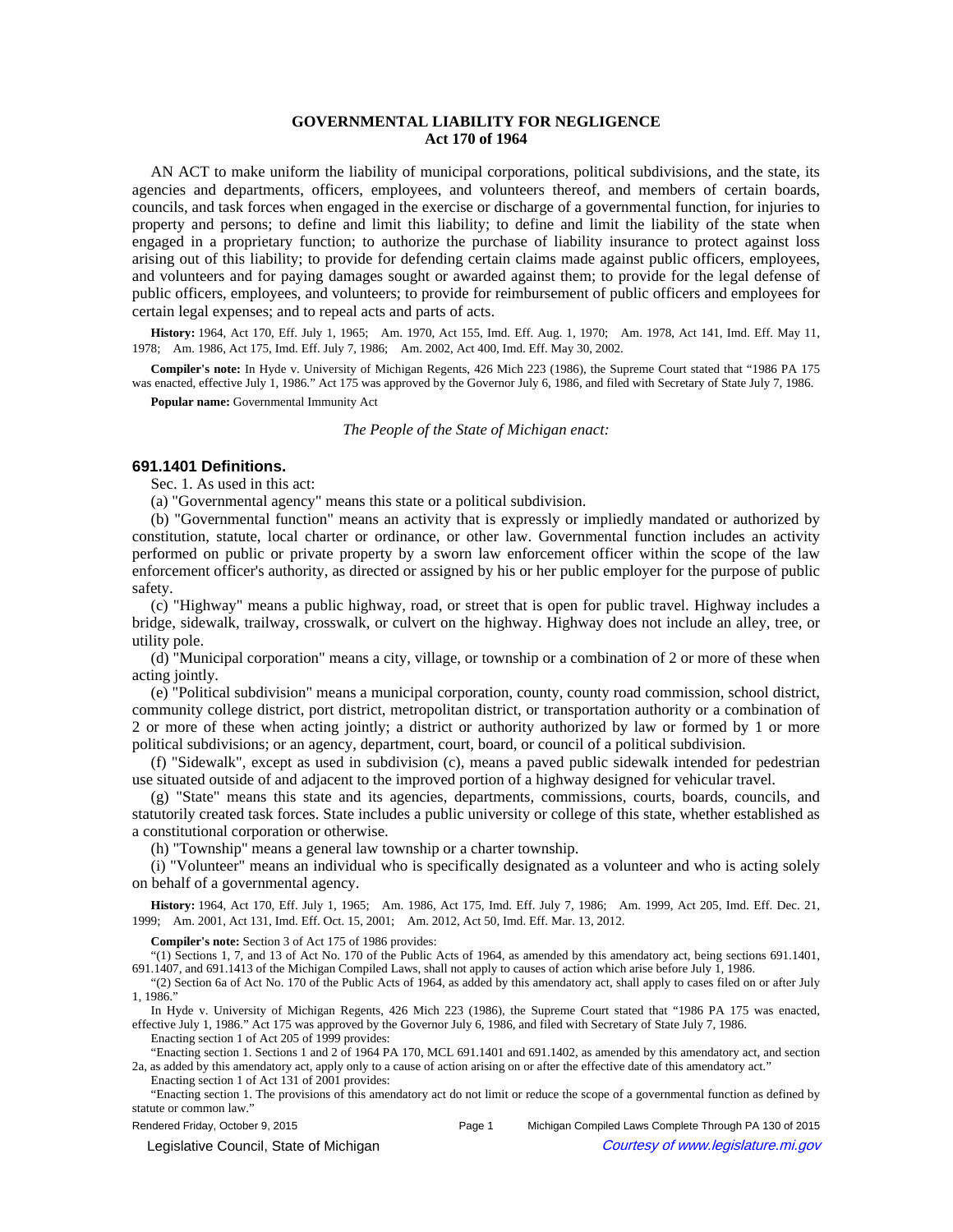**Popular name:** Governmental Immunity Act

**691.1402 Repairing and maintaining highways; damages for bodily injury or damage to property; liability, procedure, and remedy as to county roads; judgment against state; payment of judgment; liability of municipal corporation; effect of contractual undertaking to perform work on state trunk line highway; limitations on duties of governmental agency; limitation.**

Sec. 2. (1) Each governmental agency having jurisdiction over a highway shall maintain the highway in reasonable repair so that it is reasonably safe and convenient for public travel. A person who sustains bodily injury or damage to his or her property by reason of failure of a governmental agency to keep a highway under its jurisdiction in reasonable repair and in a condition reasonably safe and fit for travel may recover the damages suffered by him or her from the governmental agency. The liability, procedure, and remedy as to county roads under the jurisdiction of a county road commission shall be as provided in section 21 of chapter IV of 1909 PA 283, MCL 224.21. Except as provided in section 2a, the duty of a governmental agency to repair and maintain highways, and the liability for that duty, extends only to the improved portion of the highway designed for vehicular travel and does not include sidewalks, trailways, crosswalks, or any other installation outside of the improved portion of the highway designed for vehicular travel. A judgment against the state based on a claim arising under this section from acts or omissions of the state transportation department is payable only from restricted funds appropriated to the state transportation department or funds provided by its insurer.

(2) A municipal corporation has no duty to repair or maintain, and is not liable for injuries or damages arising from, a portion of a county or state highway.

(3) If the state transportation department contracts with another governmental agency to perform work on a state trunk line highway, an action brought under this section for tort liability arising out of the performance of that work shall be brought only against the state transportation department under the same circumstances and to the same extent as if the work had been performed by employees of the state transportation department. The state transportation department has the same defenses to the action as it would have had if the work had been performed by its own employees. If an action described in this subsection could have been maintained against the state transportation department, it shall not be maintained against the governmental agency that performed the work for the state transportation department. The governmental agency also has the same defenses that could have been asserted by the state transportation department had the action been brought against the state transportation department.

(4) The contractual undertaking of a governmental agency to maintain a state trunk line highway confers contractual rights only on the state transportation department and does not confer third party beneficiary or other contractual rights in any other person to recover damages to person or property from that governmental agency. This subsection does not relieve the state transportation department of liability it may have, under this section, regarding that highway.

(5) The duty imposed by this section on a governmental agency is limited by sections 81131 and 82124 of the natural resources and environmental protection act, 1994 PA 451, MCL 324.81131 and 324.82124.

History: 1964, Act 170, Eff. July 1, 1965;-Am. 1990, Act 278, Imd. Eff. Dec. 11, 1990;-Am. 1996, Act 150, Imd. Eff. Mar. 25, 1996; Am. 1999, Act 205, Imd. Eff. Dec. 21, 1999; Am. 2012, Act 50, Imd. Eff. Mar. 13, 2012.

**Compiler's note:** Enacting section 1 of Act 205 of 1999 provides:

"Enacting section 1. Sections 1 and 2 of 1964 PA 170, MCL 691.1401 and 691.1402, as amended by this amendatory act, and section 2a, as added by this amendatory act, apply only to a cause of action arising on or after the effective date of this amendatory act."

**Popular name:** Governmental Immunity Act

#### **691.1402a Municipal corporation; maintenance of sidewalk; liability; presumption; limitation.**

Sec. 2a. (1) A municipal corporation in which a sidewalk is installed adjacent to a municipal, county, or state highway shall maintain the sidewalk in reasonable repair.

(2) A municipal corporation is not liable for breach of a duty to maintain a sidewalk unless the plaintiff proves that at least 30 days before the occurrence of the relevant injury, death, or damage, the municipal corporation knew or, in the exercise of reasonable diligence, should have known of the existence of the defect in the sidewalk.

(3) In a civil action, a municipal corporation that has a duty to maintain a sidewalk under subsection (1) is presumed to have maintained the sidewalk in reasonable repair. This presumption may only be rebutted by evidence of facts showing that a proximate cause of the injury was 1 or both of the following:

(a) A vertical discontinuity defect of 2 inches or more in the sidewalk.

(b) A dangerous condition in the sidewalk itself of a particular character other than solely a vertical

Rendered Friday, October 9, 2015 Page 2 Michigan Compiled Laws Complete Through PA 130 of 2015 © Legislative Council, State of Michigan Council Council Council Council Council Council Council Council Council Council Council Council Council Council Council Council Council Council Council Council Council Council Counc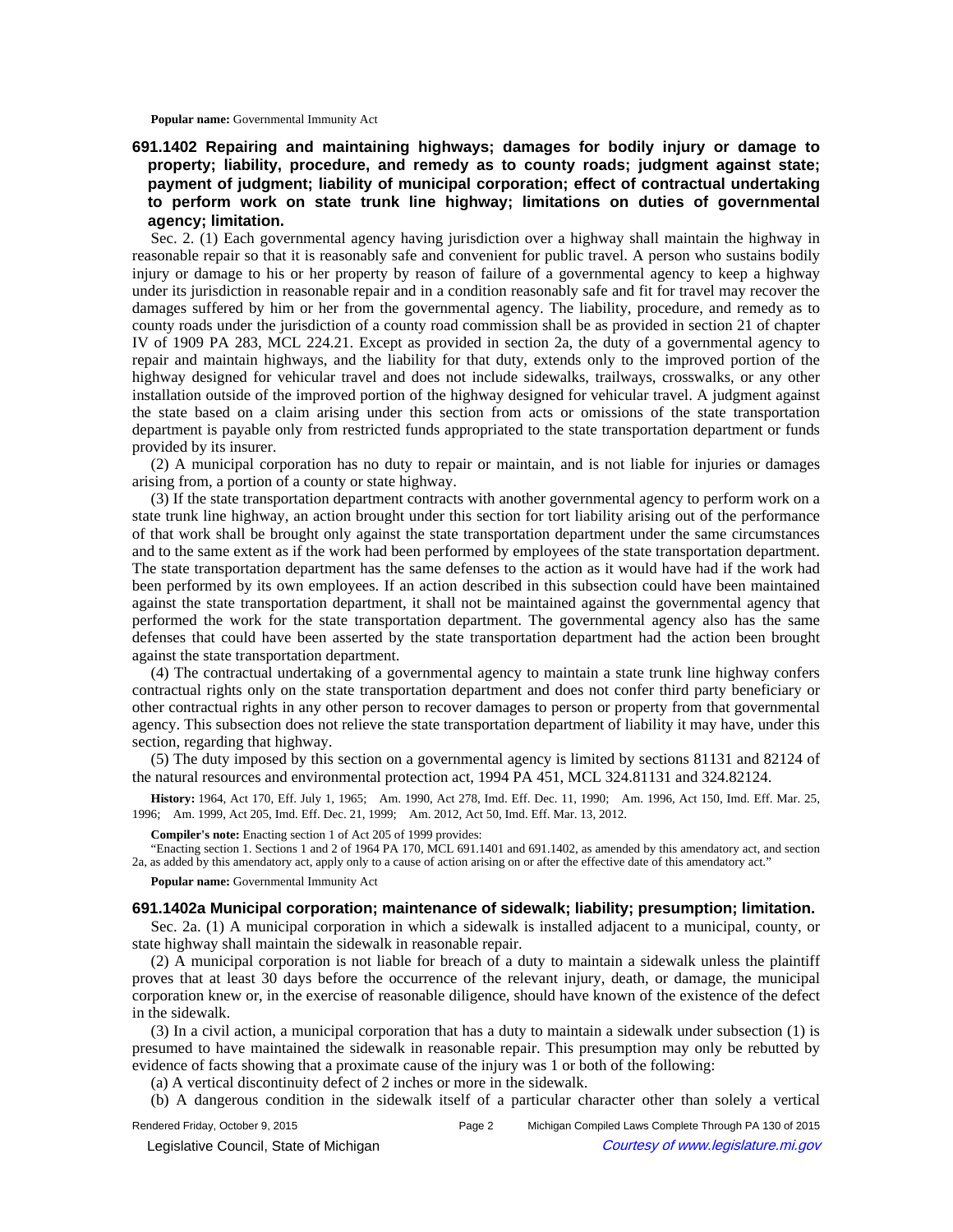discontinuity.

(4) Whether a presumption under subsection (3) has been rebutted is a question of law for the court.

(5) A municipal corporation's liability under subsection (1) is limited by section 81131 of the natural resources and environmental protection act, 1994 PA 451, MCL 324.81131.

History: Add. 1999, Act 205, Imd. Eff. Dec. 21, 1999;—Am. 2012, Act 50, Imd. Eff. Mar. 13, 2012.

**Compiler's note:** Enacting section 1 of Act 205 of 1999 provides:

"Enacting section 1. Sections 1 and 2 of 1964 PA 170, MCL 691.1401 and 691.1402, as amended by this amendatory act, and section 2a, as added by this amendatory act, apply only to a cause of action arising on or after the effective date of this amendatory act."

**Popular name:** Governmental Immunity Act

**Popular name:** 2-Inch Rule

**Popular name:** 2 Inch Rule

#### **691.1403 Defective highways; knowledge of defect, repair.**

Sec. 3. No governmental agency is liable for injuries or damages caused by defective highways unless the governmental agency knew, or in the exercise of reasonable diligence should have known, of the existence of the defect and had a reasonable time to repair the defect before the injury took place. Knowledge of the defect and time to repair the same shall be conclusively presumed when the defect existed so as to be readily apparent to an ordinarily observant person for a period of 30 days or longer before the injury took place.

**History:** 1964, Act 170, Eff. July 1, 1965.

**Popular name:** Governmental Immunity Act

## **691.1404 Notice of injury and defect in highway.**

Sec. 4. (1) As a condition to any recovery for injuries sustained by reason of any defective highway, the injured person, within 120 days from the time the injury occurred, except as otherwise provided in subsection (3) shall serve a notice on the governmental agency of the occurrence of the injury and the defect. The notice shall specify the exact location and nature of the defect, the injury sustained and the names of the witnesses known at the time by the claimant.

(2) The notice may be served upon any individual, either personally, or by certified mail, return receipt requested, who may lawfully be served with civil process directed against the governmental agency, anything to the contrary in the charter of any municipal corporation notwithstanding. In case of the state, such notice shall be filed in triplicate with the clerk of the court of claims. Filing of such notice shall constitute compliance with section 6431 of Act No. 236 of the Public Acts of 1961, being section 600.6431 of the Compiled Laws of 1948, requiring the filing of notice of intention to file a claim against the state. If required by the legislative body or chief administrative officer of the responsible governmental agency, the claimant shall appear to testify, if he is physically able to do so, and shall produce his witnesses before the legislative body, a committee thereof, or the chief administrative officer, or his deputy, or a legal officer of the governmental agency as directed by the legislative body or chief administrative officer of the responsible governmental agency, for examination under oath as to the claim, the amount thereof, and the extent of the injury.

(3) If the injured person is under the age of 18 years at the time the injury occurred, he shall serve the notice required by subsection (1) not more than 180 days from the time the injury occurred, which notice may be filed by a parent, attorney, next friend or legally appointed guardian. If the injured person is physically or mentally incapable of giving notice, he shall serve the notice required by subsection (1) not more than 180 days after the termination of the disability. In all civil actions in which the physical or mental capability of the person is in dispute, that issue shall be determined by the trier of the facts. The provisions of this subsection shall apply to all charter provisions, statutes and ordinances which require written notices to counties or municipal corporations.

History: 1964, Act 170, Eff. July 1, 1965;—Am. 1970, Act 155, Imd. Eff. Aug. 1, 1970;—Am. 1972, Act 28, Imd. Eff. Feb. 19, 1972

**Constitutionality:** Notice requirement provision of section held to arbitrarily split all tortfeasors into two differently treated subclasses: private tortfeasors to whom no notice of claim is required, and governmental tortfeasors to whom notice is required. Such treatment held to violate equal protection guarantee of US Const, am XIV, § 1, and Const 1963, art I, § 2. Reich v State Highway Department, 386 Mich 617; 194 NW2d 700 (1972).

The 120-day notice provision contained in this section does not violate the Michigan Constitution if it is posited as having the legitimate purpose of avoiding actual prejudice to the state. Hobbs v Department of State Highways, 398 Mich 90; 247 NW2d 754 (1975); Kerkstra v Department of State Highways, 398 Mich 103; 247 NW2d 759 (1975).

**Popular name:** Governmental Immunity Act

.

### **691.1405 Government owned vehicles; liability for negligent operation.**

Rendered Friday, October 9, 2015 Page 3 Michigan Compiled Laws Complete Through PA 130 of 2015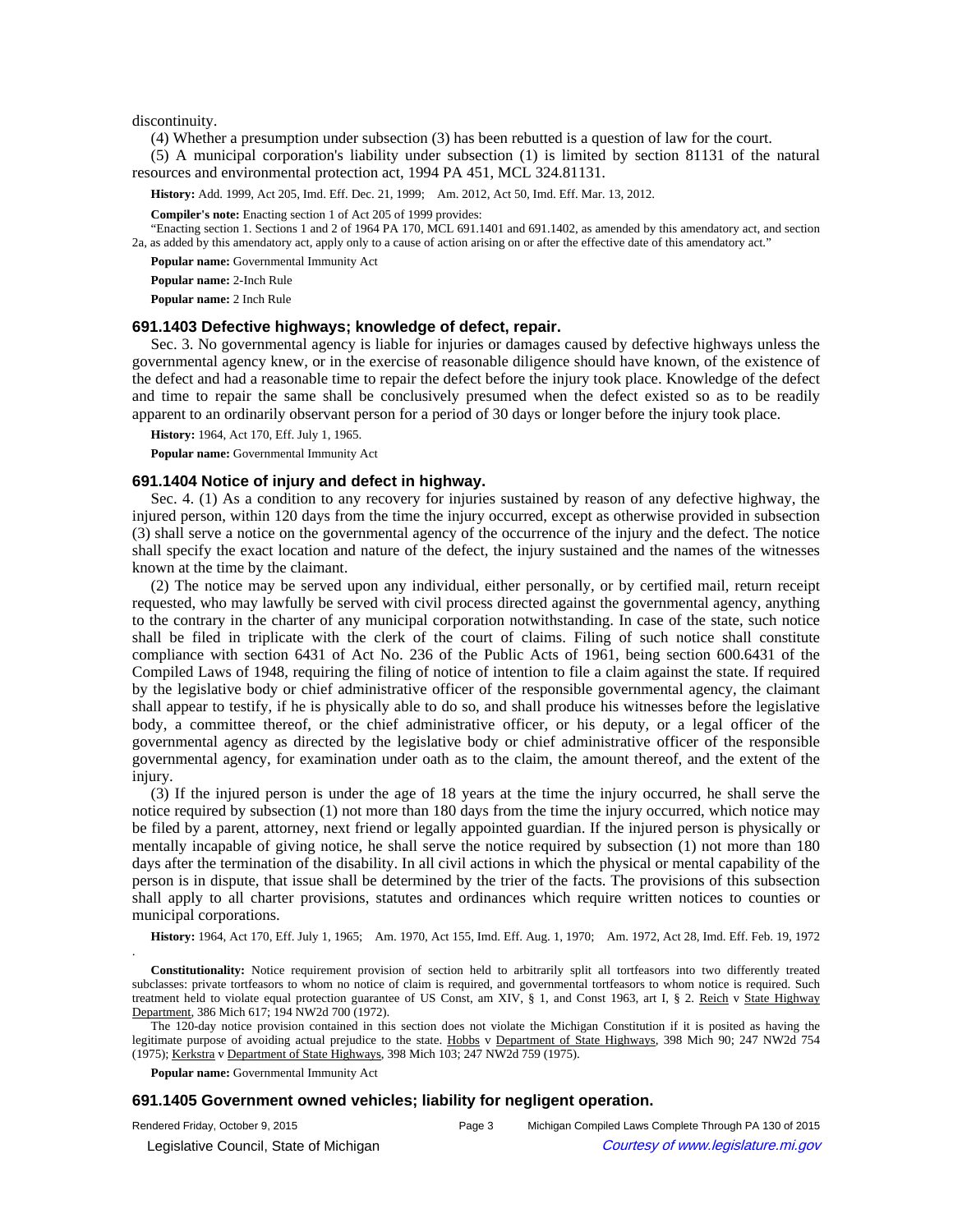Sec. 5. Governmental agencies shall be liable for bodily injury and property damage resulting from the negligent operation by any officer, agent, or employee of the governmental agency, of a motor vehicle of which the governmental agency is owner, as defined in Act No. 300 of the Public Acts of 1949, as amended, being sections 257.1 to 257.923 of the Compiled Laws of 1948.

**History:** 1964, Act 170, Eff. July 1, 1965.

**Popular name:** Governmental Immunity Act

## **691.1406 Public buildings; dangerous condition; liability; notice, contents, service.**

Sec. 6. Governmental agencies have the obligation to repair and maintain public buildings under their control when open for use by members of the public. Governmental agencies are liable for bodily injury and property damage resulting from a dangerous or defective condition of a public building if the governmental agency had actual or constructive knowledge of the defect and, for a reasonable time after acquiring knowledge, failed to remedy the condition or to take action reasonably necessary to protect the public against the condition. Knowledge of the dangerous and defective condition of the public building and time to repair the same shall be conclusively presumed when such defect existed so as to be readily apparent to an ordinary observant person for a period of 90 days or longer before the injury took place. As a condition to any recovery for injuries sustained by reason of any dangerous or defective public building, the injured person, within 120 days from the time the injury occurred, shall serve a notice on the responsible governmental agency of the occurrence of the injury and the defect. The notice shall specify the exact location and nature of the defect, the injury sustained and the names of the witnesses known at the time by the claimant.

The notice may be served upon any individual, either personally, or by certified mail, return receipt requested, who may lawfully be served with civil process directed against the responsible governmental agency, anything to the contrary in the charter of any municipal corporation notwithstanding. If required by the legislative body or chief administrative officer of the responsible governmental agency, the claimant shall appear to testify, when physically able to do so, and shall produce his witnesses before the legislative body, a committee thereof, the chief administrative officer, his deputy, or a legal officer of the governmental agency, as directed by the legislative body or by the chief administrative officer of the responsible governmental agency, for examination under oath as to the claim, the amount thereof, and the extent of the injury. Notice to the state of Michigan shall be given as provided in section 4. No action shall be brought under the provisions of this section against any governmental agency, other than a municipal corporation, except for injury or loss suffered after July 1, 1965.

**History:** 1964, Act 170, Eff. July 1, 1965;—Am. 1970, Act 155, Imd. Eff. Aug. 1, 1970.

**Popular name:** Governmental Immunity Act

#### **691.1406a Subrogation.**

Sec. 6a. A governmental agency against whom judgment has been entered pursuant to this act may seek subrogation where it is available by law or by contract and recover contribution from each co-defendant and joint and several tort feasor where appropriate pursuant to sections 2925a to 2925d of the revised judicature act of 1961, Act No. 236 of the Public Acts of 1961, being sections 600.2925a to 600.2925d of the Michigan Compiled Laws.

**History:** Add. 1986, Act 175, Imd. Eff. July 7, 1986.

**Constitutionality:** In Hyde v University of Michigan Regents, 426 Mich 223 (1986), the Supreme Court stated that "1986 PA 175 was enacted, effective July 1, 1986." Act 175 was approved by the Governor July 6, 1986, and filed with Secretary of State July 7, 1986.

**Compiler's note:** Section 3 of Act 175 of 1986 provides:

"(1) Sections 1, 7, and 13 of Act No. 170 of the Public Acts of 1964, as amended by this amendatory act, being sections 691.1401, 691.1407, and 691.1413 of the Michigan Compiled Laws, shall not apply to causes of action which arise before July 1, 1986.

"(2) Section 6a of Act No. 170 of the Public Acts of 1964, as added by this amendatory act, shall apply to cases filed on or after July 1, 1986."

**Popular name:** Governmental Immunity Act

# **691.1407 Immunity from tort liability; intentional torts; immunity of judge, legislator, official, and guardian ad litem; immunity of governmental agency under MISS DIG underground facility damage prevention and safety act; definitions.**

Sec. 7. (1) Except as otherwise provided in this act, a governmental agency is immune from tort liability if the governmental agency is engaged in the exercise or discharge of a governmental function. Except as otherwise provided in this act, this act does not modify or restrict the immunity of the state from tort liability as it existed before July 1, 1965, which immunity is affirmed.

(2) Except as otherwise provided in this section, and without regard to the discretionary or ministerial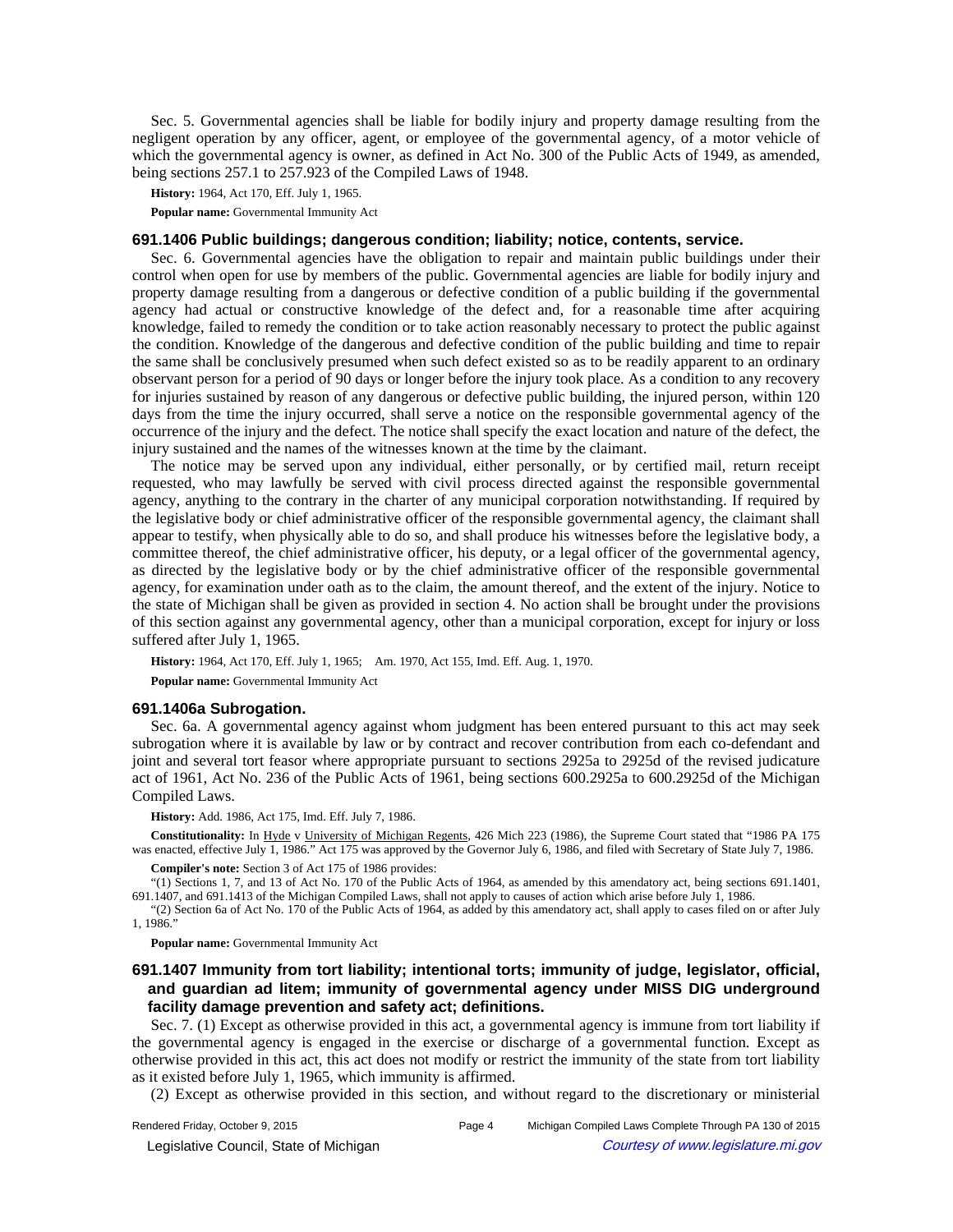nature of the conduct in question, each officer and employee of a governmental agency, each volunteer acting on behalf of a governmental agency, and each member of a board, council, commission, or statutorily created task force of a governmental agency is immune from tort liability for an injury to a person or damage to property caused by the officer, employee, or member while in the course of employment or service or caused by the volunteer while acting on behalf of a governmental agency if all of the following are met:

(a) The officer, employee, member, or volunteer is acting or reasonably believes he or she is acting within the scope of his or her authority.

(b) The governmental agency is engaged in the exercise or discharge of a governmental function.

(c) The officer's, employee's, member's, or volunteer's conduct does not amount to gross negligence that is the proximate cause of the injury or damage.

(3) Subsection (2) does not alter the law of intentional torts as it existed before July 7, 1986.

(4) This act does not grant immunity to a governmental agency or an employee or agent of a governmental agency with respect to providing medical care or treatment to a patient, except medical care or treatment provided to a patient in a hospital owned or operated by the department of community health or a hospital owned or operated by the department of corrections and except care or treatment provided by an uncompensated search and rescue operation medical assistant or tactical operation medical assistant.

(5) A judge, a legislator, and the elective or highest appointive executive official of all levels of government are immune from tort liability for injuries to persons or damages to property if he or she is acting within the scope of his or her judicial, legislative, or executive authority.

(6) A guardian ad litem is immune from civil liability for an injury to a person or damage to property if he or she is acting within the scope of his or her authority as guardian ad litem. This subsection applies to actions filed before, on, or after May 1, 1996.

(7) The immunity provided by this act does not apply to liability of a governmental agency under the MISS DIG underground facility damage prevention and safety act.

(8) As used in this section:

(a) "Gross negligence" means conduct so reckless as to demonstrate a substantial lack of concern for whether an injury results.

(b) "Search and rescue operation" means an action by a governmental agency to search for, rescue, or recover victims of a natural or manmade disaster, accident, or emergency on land or water.

(c) "Search and rescue operation medical assistant" means an individual licensed to practice 1 or more of the occupations listed in subdivision (e), acting within the scope of the license, and assisting a governmental agency in a search and rescue operation.

(d) "Tactical operation" means a coordinated, planned action by a special operations, weapons, or response team of a law enforcement agency that is 1 of the following:

(*i*) Taken to deal with imminent violence, a riot, an act of terrorism, or a similar civic emergency.

(*ii*) The entry into a building, area, watercraft, aircraft, land vehicle, or body of water to seize evidence, or to arrest an individual for a felony, under the authority of a warrant issued by a court.

(*iii*) Training for the team.

(e) "Tactical operation medical assistant" means an individual licensed to practice 1 or more of the following, acting within the scope of the license, and assisting law enforcement officers while they are engaged in a tactical operation:

(*i*) Medicine, osteopathic medicine and surgery, or as a registered professional nurse, under article 15 of the public health code, 1978 PA 368, MCL 333.16101 to 333.18838.

(*ii*) As an emergency medical technician, emergency medical technician specialist, or paramedic under part 209 of the public health code, 1978 PA 368, MCL 333.20901 to 333.20979.

History: 1964, Act 170, Eff. July 1, 1965;—Am. 1970, Act 155, Imd. Eff. Aug. 1, 1970;—Am. 1986, Act 175, Imd. Eff. July 7, 1986 ;-Am. 1996, Act 143, Eff. May 1, 1996;-Am. 1999, Act 241, Imd. Eff. Dec. 28, 1999;-Am. 2000, Act 318, Imd. Eff. Oct. 24, 2000;

-Am. 2004, Act 428, Imd. Eff. Dec. 17, 2004;--Am. 2005, Act 318, Imd. Eff. Dec. 27, 2005;--Am. 2013, Act 173, Eff. Apr. 1, 2014.

**Compiler's note:** Section 3 of Act 175 of 1986 provides:

"(1) Sections 1, 7, and 13 of Act No. 170 of the Public Acts of 1964, as amended by this amendatory act, being sections 691.1401, 691.1407, and 691.1413 of the Michigan Compiled Laws, shall not apply to causes of action which arise before July 1, 1986.

"(2) Section 6a of Act No. 170 of the Public Acts of 1964, as added by this amendatory act, shall apply to cases filed on or after July 1, 1986."

Enacting section 1 of Act 318 of 2000 provides:

"Enacting section 1. This amendatory act applies only to a cause of action arising on or after the effective date of this amendatory act."

**Popular name:** Governmental Immunity Act

## **691.1407a Repealed. 1999, Act 241, Eff. Jan. 1, 2003.**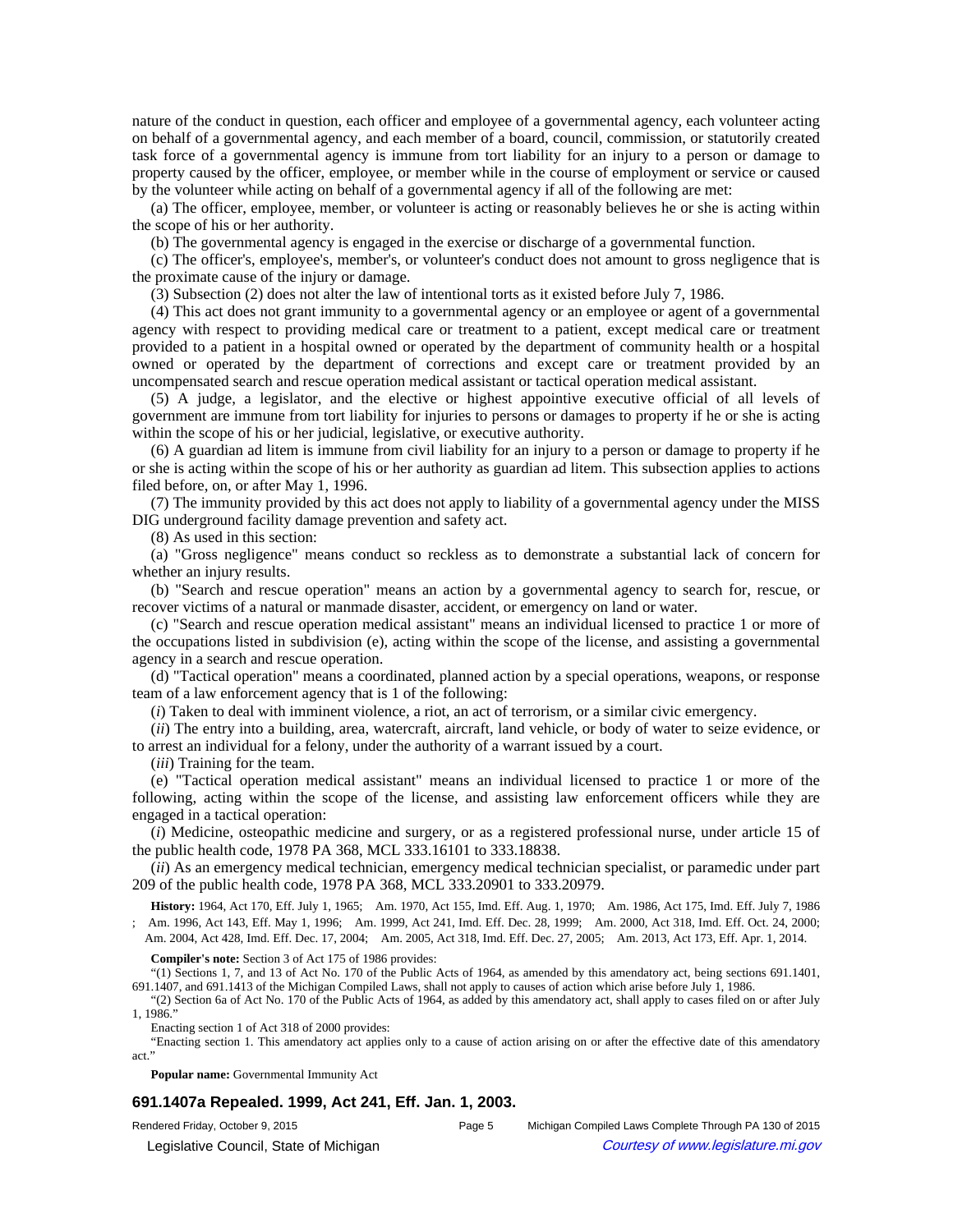**Compiler's note:** The repealed section pertained to immunity of political subdivision and governmental agency from liability resulting from computer date failure.

**Popular name:** Governmental Immunity Act

## **691.1407b Repealed. 1999, Act 242, Eff. Jan. 1, 2003.**

**Compiler's note:** The repealed section pertained to immunity of municipal corporation from liability resulting from computer date failure.

**Popular name:** Governmental Immunity Act

# **691.1407c Donated fire control or rescue equipment; liability; testing, repair, or maintenance; rights of employee or volunteer under MCL 418.101 to 418.941; "organized fire department" defined.**

Sec. 7c. (1) A municipal corporation, organized fire department, or agent of a municipal corporation or organized fire department that donates fire control or rescue equipment to another municipal corporation or organized fire department is not liable for damages for personal injury, death, or property damage proximately caused after the donation by a defect in the equipment.

(2) Before using equipment donated under subsection (1), a municipal corporation or organized fire department that receives the donated equipment shall have the equipment tested, repaired, or maintained if required by state or federal law, rule, or regulation. The municipal corporation or organized fire department shall not use the donated equipment unless the use is consistent with state and federal laws, rules, and regulations. Subject to subsection (3), a municipal corporation or organized fire department that complies with this subsection is not liable for damages for personal injury, death, or property damage proximately caused by a defect in the donated equipment.

(3) The immunity from liability provided by subsection (2) does not affect the rights of an employee or volunteer of the municipal corporation or organized fire department that receives the donated equipment to benefits under the worker's disability compensation act of 1969, 1969 PA 317, MCL 418.101 to 418.941, or any similar law.

(4) As used in this section, "organized fire department" means that term as defined in section 1 of the fire prevention code, 1941 PA 207, MCL 29.1.

**History:** Add. 2006, Act 244, Imd. Eff. June 30, 2006.

**Popular name:** Governmental Immunity Act

# **691.1408 Claim or civil action against officer or employee of governmental agency for injuries caused by negligence; services of attorney; payment of claim; judgment for damages; indemnification; payment or settlement of judgment; criminal action against officer or employee of governmental agency; services of attorney; reimbursement for legal expenses; liability on governmental agency not imposed.**

Sec. 8. (1) Whenever a claim is made or a civil action is commenced against an officer, employee, or volunteer of a governmental agency for injuries to persons or property caused by negligence of the officer, employee, or volunteer while in the course of employment with or actions on behalf of the governmental agency and while acting within the scope of his or her authority, the governmental agency may pay for, engage, or furnish the services of an attorney to advise the officer, employee, or volunteer as to the claim and to appear for and represent the officer, employee, or volunteer in the action. The governmental agency may compromise, settle, and pay the claim before or after the commencement of a civil action. Whenever a judgment for damages is awarded against an officer, employee, or volunteer of a governmental agency as a result of a civil action for personal injuries or property damage caused by the officer, employee, or volunteer while in the course of employment and while acting within the scope of his or her authority, the governmental agency may indemnify the officer, employee, or volunteer or pay, settle, or compromise the judgment.

(2) When a criminal action is commenced against an officer or employee of a governmental agency based upon the conduct of the officer or employee in the course of employment, if the employee or officer had a reasonable basis for believing that he or she was acting within the scope of his or her authority at the time of the alleged conduct, the governmental agency may pay for, engage, or furnish the services of an attorney to advise the officer or employee as to the action, and to appear for and represent the officer or employee in the action. An officer or employee who has incurred legal expenses after December 31, 1975 for conduct prescribed in this subsection may obtain reimbursement for those expenses under this subsection.

(3) This section does not impose liability on a governmental agency.

History: 1964, Act 170, Eff. July 1, 1965;-Am. 1978, Act 141, Imd. Eff. May 11, 1978;-Am. 2002, Act 400, Imd. Eff. May 30, 2002.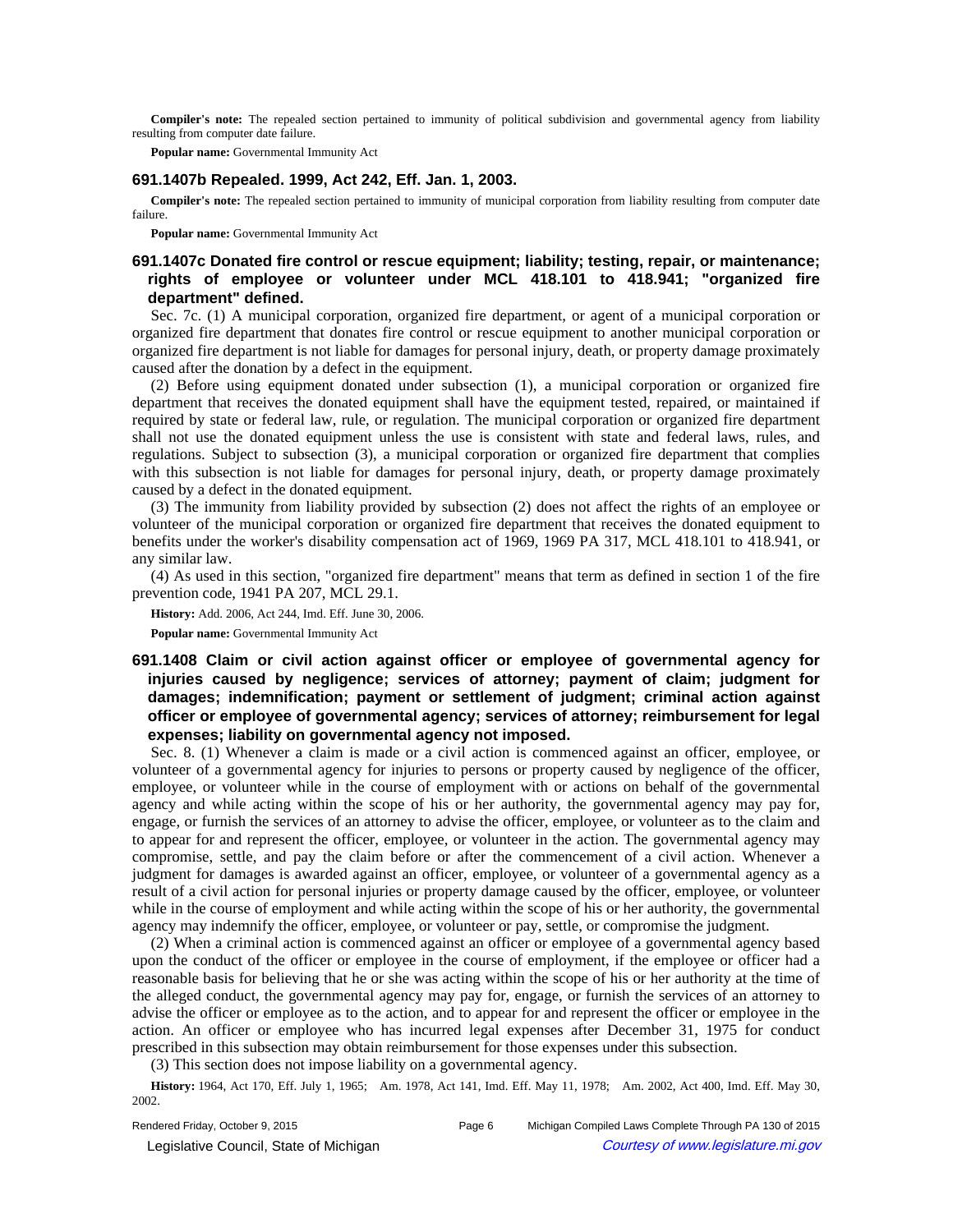**Popular name:** Governmental Immunity Act

## **691.1409 Liability insurance; waiver of defense.**

Sec. 9. (1) A governmental agency may purchase liability insurance to indemnify and protect the governmental agency against loss or to protect the governmental agency and an agent, officer, employee, or volunteer of the governmental agency against loss on account of an adverse judgment arising from a claim for personal injury or property damage caused by the governmental agency or its agent, officer, employee, or volunteer. A governmental agency may pay premiums for the insurance authorized by this section out of current funds.

(2) The existence of an insurance policy indemnifying a governmental agency against liability for damages is not a waiver of a defense otherwise available to the governmental agency in the defense of the claim.

History: 1964, Act 170, Eff. July 1, 1965;-Am. 2002, Act 400, Imd. Eff. May 30, 2002.

**Popular name:** Governmental Immunity Act

## **691.1410 Claims against state, political subdivision, or municipal corporation; procedure.**

Sec. 10. (1) Claims against the state authorized under this act shall be brought in the manner provided in sections 6401 to 6475 of the revised judicature act of 1961, Act No. 236 of the Public Acts of 1961, being sections 600.6401 to 600.6475 of the Michigan Compiled Laws, and against any political subdivision or municipal corporation by civil action in any court having jurisdiction.

(2) Except as otherwise provided in this act, any claim that is authorized under this act shall be subject to the revised judicature act of 1961, Act No. 236 of the Public Acts of 1961, being sections 600.101 to 600.9947 of the Michigan Compiled Laws.

History: 1964, Act 170, Eff. July 1, 1965;-Am. 1986, Act 175, Imd. Eff. July 7, 1986.

**Constitutionality:** In Hyde v University of Michigan Regents, 426 Mich 223 (1986), the Supreme Court stated that "1986 PA 175 was enacted, effective July 1, 1986." Act 175 was approved by the Governor July 6, 1986, and filed with Secretary of State July 7, 1986.

**Popular name:** Governmental Immunity Act

#### **691.1411 Claim against government agency; limitation of actions.**

Sec. 11. (1) Every claim against any governmental agency shall be subject to the general law respecting limitations of actions except as otherwise provided in this section.

(2) The period of limitations for claims arising under section 2 of this act shall be 2 years.

(3) The period of limitations for all claims against the state, except those arising under section 2 of this act, shall be governed by chapter 64 of Act No. 236 of the Public Acts of 1961.

**History:** 1964, Act 170, Eff. July 1, 1965.

**Constitutionality:** This section does not deny the equal protection of the law. Forest v Parmalee, 402 Mich 348; 262 NW2d 653 (1978).

**Popular name:** Governmental Immunity Act

#### **691.1412 Claims under act; defenses available.**

Sec. 12. Claims under this act are subject to all of the defenses available to claims sounding in tort brought against private persons.

**History:** 1964, Act 170, Eff. July 1, 1965.

**Popular name:** Governmental Immunity Act

## **691.1413 Damage arising out of performance of proprietary function.**

Sec. 13. The immunity of the governmental agency shall not apply to actions to recover for bodily injury or property damage arising out of the performance of a proprietary function as defined in this section. Proprietary function shall mean any activity which is conducted primarily for the purpose of producing a pecuniary profit for the governmental agency, excluding, however, any activity normally supported by taxes or fees. No action shall be brought against the governmental agency for injury or property damage arising out of the operation of proprietary function, except for injury or loss suffered on or after July 1, 1965.

History: 1964, Act 170, Eff. July 1, 1965;-Am. 1986, Act 175, Imd. Eff. July 7, 1986.

**Constitutionality:** Section 3 of Act 175 of 1986 provides:

"(1) Sections 1, 7, and 13 of Act No. 170 of the Public Acts of 1964, as amended by this amendatory act, being sections 691.1401, 691.1407, and 691.1413 of the Michigan Compiled Laws, shall not apply to causes of action which arise before July 1, 1986.

"(2) Section 6a of Act No. 170 of the Public Acts of 1964, as added by this amendatory act, shall apply to cases filed on or after July  $1, 1986$ 

In Hyde v University of Michigan Regents, 426 Mich 223 (1986), the Supreme Court stated that "1986 PA 175 was enacted, effective July 1, 1986." Act 175 was approved by the Governor July 6, 1986, and filed with Secretary of State July 7, 1986.

Rendered Friday, October 9, 2015 Page 7 Michigan Compiled Laws Complete Through PA 130 of 2015 © Legislative Council, State of Michigan Council Courtesy of www.legislature.mi.gov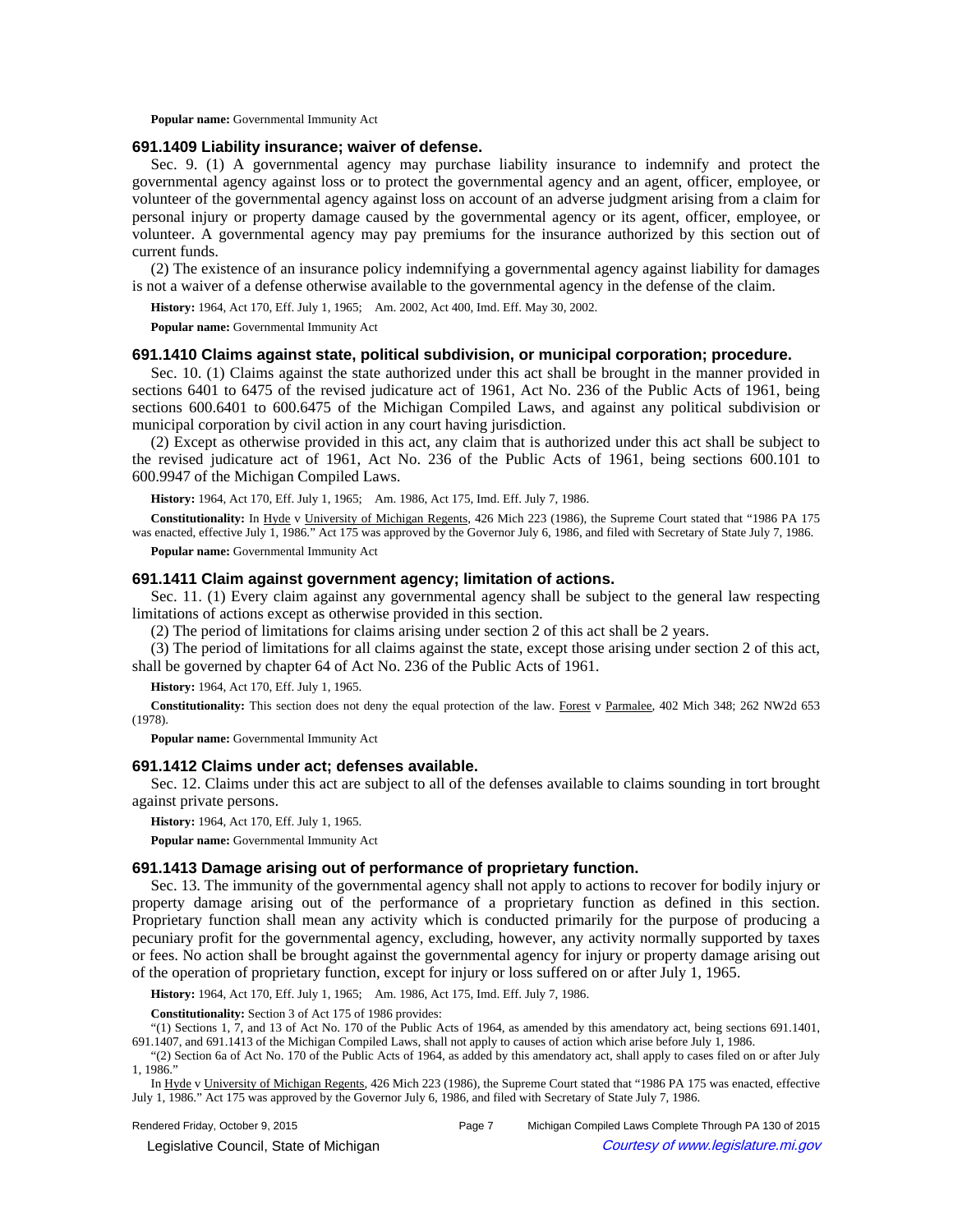**Popular name:** Governmental Immunity Act

## **691.1414 Repeal.**

Sec. 14. Chapter 22 of Act No. 283 of the Public Acts of 1909, as amended, being sections 242.1 to 242.8 of the Compiled Laws of 1948; section 2904 of Act No. 236 of the Public Acts of 1961, being section 600.2904 of the Compiled Laws of 1948; Act No. 59 of the Public Acts of 1951, as amended, being sections 124.101 to 124.103 of the Compiled Laws of 1948, are repealed.

**History:** 1964, Act 170, Eff. July 1, 1965.

**Popular name:** Governmental Immunity Act

## **691.1415 Effective date of act.**

Sec. 15. This act shall take effect July 1, 1965.

**History:** 1964, Act 170, Eff. July 1, 1965.

**Popular name:** Governmental Immunity Act

### **691.1416 Definitions.**

Sec. 16. As used in this section and sections 17 to 19:

(a) "Affected property" means real property affected by a sewage disposal system event.

(b) "Appropriate governmental agency" means a governmental agency that, at the time of a sewage disposal system event, owned or operated, or directly or indirectly discharged into, the portion of the sewage disposal system that allegedly caused damage or physical injury.

(c) "Claimant" means a property owner that believes that a sewage disposal system event caused damage to the owner's property, a physically injured individual who believes that a sewage disposal system event caused the physical injury, or a person making a claim on behalf of a property owner or physically injured individual. Claimant includes a person that is subrogated to a claim of a property owner or physically injured individual described in this subdivision.

(d) "Contacting agency" means any of the following within a governmental agency:

(*i*) The clerk of the governmental agency.

(*ii*) If the governmental agency has no clerk, an individual who may lawfully be served with civil process directed against the governmental agency.

(*iii*) Any other individual, agency, authority, department, district, or office authorized by the governmental agency to receive notice under section 19, including, but not limited to, an agency, authority, department, district, or office responsible for the operation of the sewage disposal system, such as a sewer department, water department, or department of public works.

(e) "Defect" means a construction, design, maintenance, operation, or repair defect.

(f) "Noneconomic damages" includes, but is not limited to, pain, suffering, inconvenience, physical impairment, disfigurement, mental anguish, emotional distress, loss of society and companionship, loss of consortium, injury to reputation, humiliation, and other nonpecuniary damages.

(g) "Person" means an individual, partnership, association, corporation, other legal entity, or a political subdivision.

(h) "Serious impairment of body function" means that term as defined in section 3135 of the insurance code of 1956, 1956 PA 218, MCL 500.3135.

(i) "Service lead" means an instrumentality that connects an affected property, including a structure, fixture, or improvement on the property, to the sewage disposal system and that is neither owned nor maintained by a governmental agency.

(j) "Sewage disposal system" means all interceptor sewers, storm sewers, sanitary sewers, combined sanitary and storm sewers, sewage treatment plants, and all other plants, works, instrumentalities, and properties used or useful in connection with the collection, treatment, and disposal of sewage and industrial wastes, and includes a storm water drain system under the jurisdiction and control of a governmental agency.

(k) "Sewage disposal system event" or "event" means the overflow or backup of a sewage disposal system onto real property. An overflow or backup is not a sewage disposal system event if any of the following was a substantial proximate cause of the overflow or backup:

(*i*) An obstruction in a service lead that was not caused by a governmental agency.

(*ii*) A connection to the sewage disposal system on the affected property, including, but not limited to, a sump system, building drain, surface drain, gutter, or downspout.

(*iii*) An act of war, whether the war is declared or undeclared, or an act of terrorism.

(*l*) "Substantial proximate cause" means a proximate cause that was 50% or more of the cause of the event and the property damage or physical injury.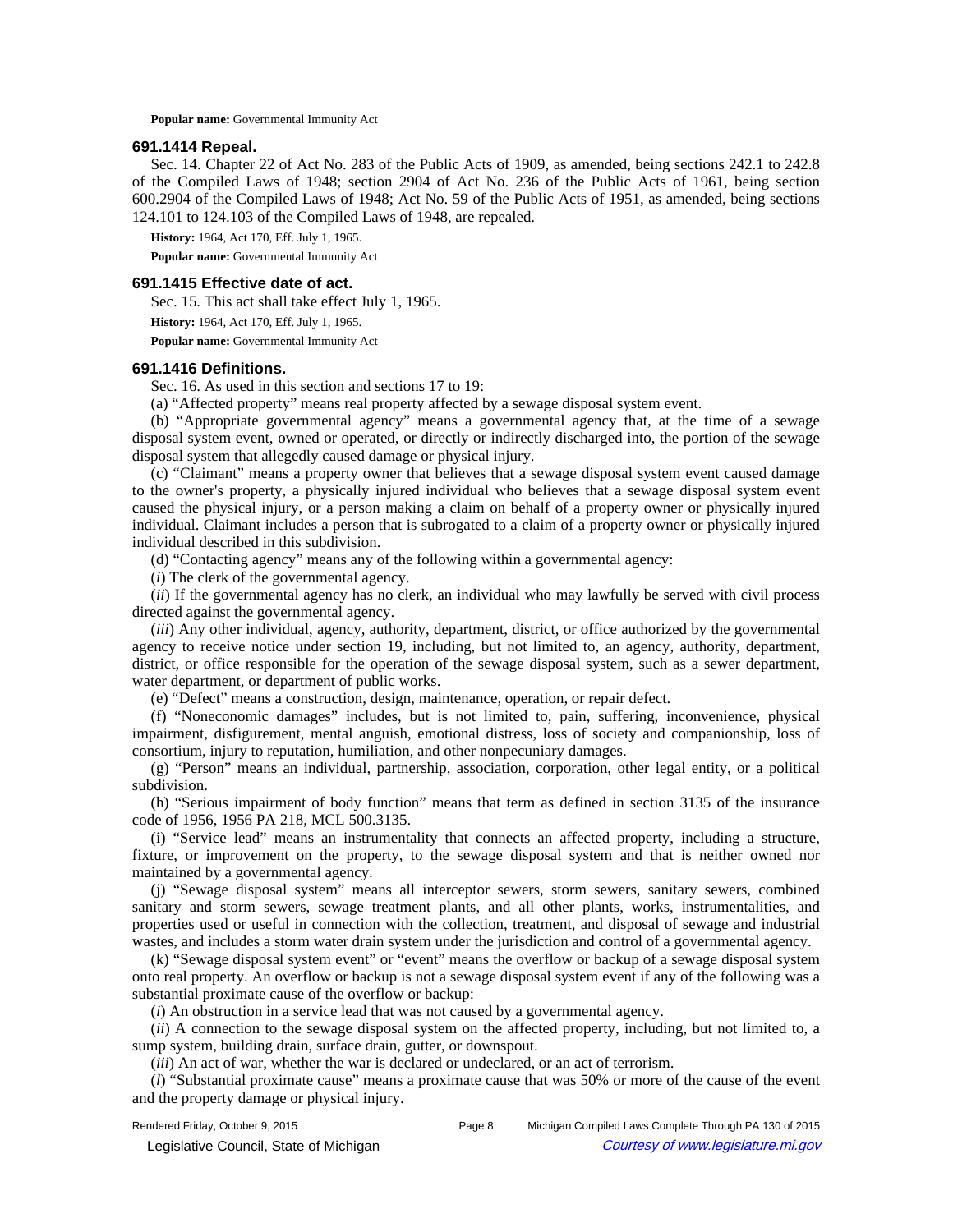**History:** Add. 2001, Act 222, Imd. Eff. Jan. 2, 2002. **Popular name:** Governmental Immunity Act

# **691.1417 Damages or physical injuries caused by sewage disposal system event; compliance of claimant and governmental agency with relief provisions.**

Sec. 17. (1) To afford property owners, individuals, and governmental agencies greater efficiency, certainty, and consistency in the provision of relief for damages or physical injuries caused by a sewage disposal system event, a claimant and a governmental agency subject to a claim shall comply with this section and the procedures in sections 18 and 19.

(2) A governmental agency is immune from tort liability for the overflow or backup of a sewage disposal system unless the overflow or backup is a sewage disposal system event and the governmental agency is an appropriate governmental agency. Sections 16 to 19 abrogate common law exceptions, if any, to immunity for the overflow or backup of a sewage disposal system and provide the sole remedy for obtaining any form of relief for damages or physical injuries caused by a sewage disposal system event regardless of the legal theory.

(3) If a claimant, including a claimant seeking noneconomic damages, believes that an event caused property damage or physical injury, the claimant may seek compensation for the property damage or physical injury from a governmental agency if the claimant shows that all of the following existed at the time of the event:

(a) The governmental agency was an appropriate governmental agency.

(b) The sewage disposal system had a defect.

(c) The governmental agency knew, or in the exercise of reasonable diligence should have known, about the defect.

(d) The governmental agency, having the legal authority to do so, failed to take reasonable steps in a reasonable amount of time to repair, correct, or remedy the defect.

(e) The defect was a substantial proximate cause of the event and the property damage or physical injury.

(4) In addition to the requirements of subsection (3), to obtain compensation for property damage or physical injury from a governmental agency, a claimant must show both of the following:

(a) If any of the damaged property is personal property, reasonable proof of ownership and the value of the damaged personal property. Reasonable proof may include testimony or records documenting the ownership, purchase price, or value of the property, or photographic or similar evidence showing the value of the property.

(b) The claimant complied with section 19.

**History:** Add. 2001, Act 222, Imd. Eff. Jan. 2, 2002.

**Popular name:** Governmental Immunity Act

## **691.1418 Economic damages; grounds for noneconomic damages; available defenses.**

Sec. 18. (1) Except as provided in subsection (2), economic damages are the only compensation for a claim under section 17. Except as provided in subsection (2), a court shall not award and a governmental agency shall not pay noneconomic damages as compensation for an event.

(2) A governmental agency remains subject to tort liability for noneconomic damages caused by an event only if the claimant or the individual on whose behalf the claimant is making the claim has suffered death, serious impairment of body function, or permanent serious disfigurement.

(3) In an action for noneconomic damages under section 17, the issues of whether a claimant or the individual on whose behalf the claimant is making the claim has suffered serious impairment of body function or permanent serious disfigurement are questions of law for the court if the court finds either of the following:

(a) There is no factual dispute concerning the nature and extent of the claimant's or the individual's injuries.

(b) There is a factual dispute concerning the nature and extent of the claimant's or the individual's injuries, but the dispute is not material to determining whether the claimant or the individual has suffered a serious impairment of body function or permanent serious disfigurement.

(4) Unless this act provides otherwise, a party to a civil action brought under section 17 has all applicable common law and statutory defenses ordinarily available in civil actions, and is entitled to all rights and procedures available under the Michigan court rules.

**History:** Add. 2001, Act 222, Imd. Eff. Jan. 2, 2002.

**Popular name:** Governmental Immunity Act

*\*\*\*\*\* 691.1419 THIS SECTION DOES NOT APPLY TO NONECONOMIC DAMAGES MADE UNDER* 

© Legislative Council, State of Michigan Council Courtesy of www.legislature.mi.gov

Rendered Friday, October 9, 2015 Page 9 Michigan Compiled Laws Complete Through PA 130 of 2015